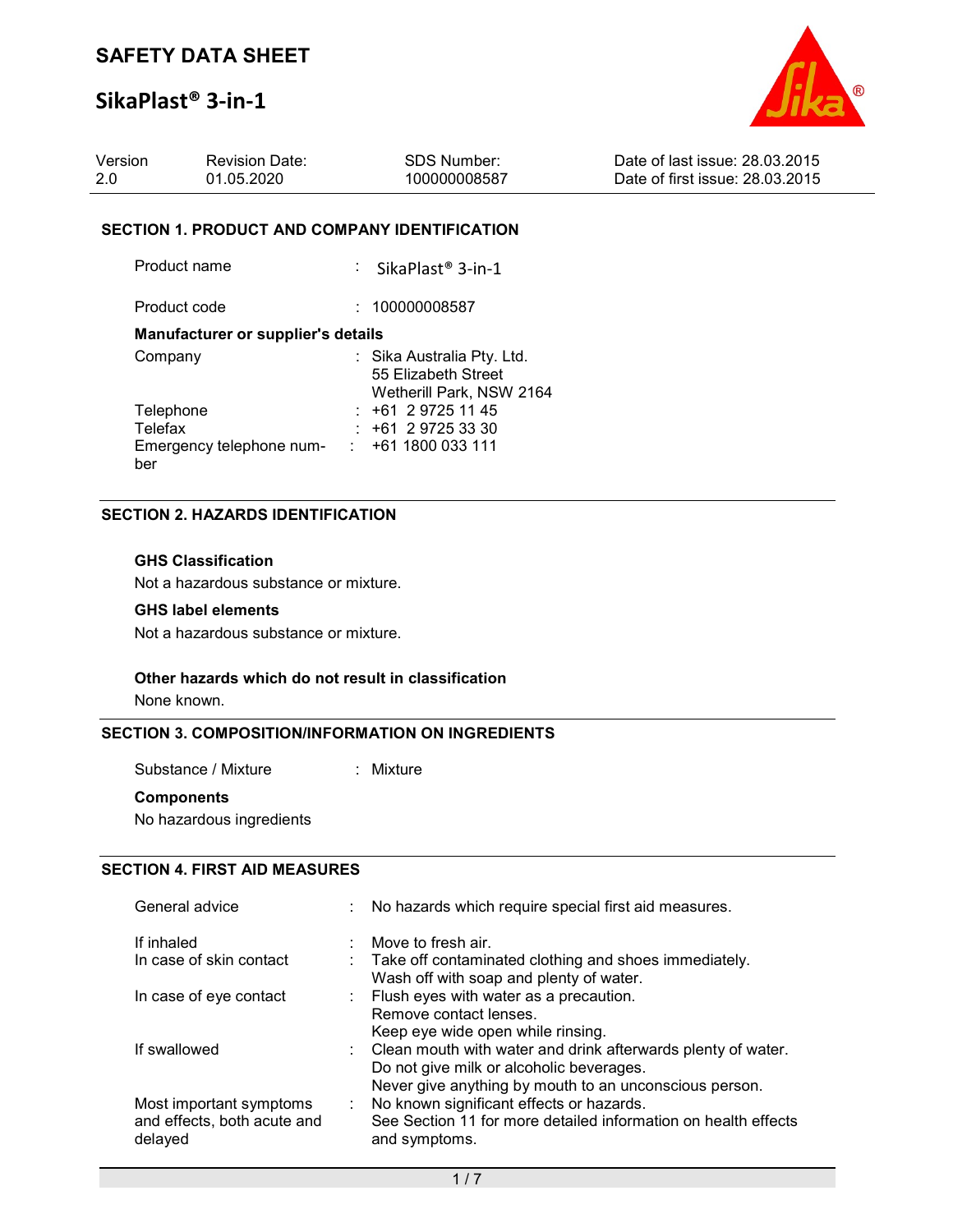# SAFETY DATA SHEET

# SikaPlast® 3-in-1



| Version<br>2.0 | <b>Revision Date:</b><br>01.05.2020           |                           | <b>SDS Number:</b><br>100000008587                                     | Date of last issue: 28.03.2015<br>Date of first issue: 28.03.2015                             |
|----------------|-----------------------------------------------|---------------------------|------------------------------------------------------------------------|-----------------------------------------------------------------------------------------------|
|                | Notes to physician                            |                           | : Treat symptomatically.                                               |                                                                                               |
|                | <b>SECTION 5. FIREFIGHTING MEASURES</b>       |                           |                                                                        |                                                                                               |
|                | Suitable extinguishing media :                |                           | cumstances and the surrounding environment.                            | Use extinguishing measures that are appropriate to local cir-                                 |
| ucts           | Hazardous combustion prod- :                  |                           | No hazardous combustion products are known                             |                                                                                               |
| ods            | Specific extinguishing meth-                  | $\mathbb{R}^{\mathbb{Z}}$ | Standard procedure for chemical fires.                                 |                                                                                               |
|                | for firefighters                              |                           |                                                                        | Special protective equipment : In the event of fire, wear self-contained breathing apparatus. |
|                | <b>SECTION 6. ACCIDENTAL RELEASE MEASURES</b> |                           |                                                                        |                                                                                               |
|                | tive equipment and emer-                      |                           | Personal precautions, protec- : For personal protection see section 8. |                                                                                               |

| gency procedures                                         |                                                                                                            |
|----------------------------------------------------------|------------------------------------------------------------------------------------------------------------|
| Environmental precautions                                | : No special environmental precautions required.                                                           |
| Methods and materials for<br>containment and cleaning up | Wipe up with absorbent material (e.g. cloth, fleece).<br>Keep in suitable, closed containers for disposal. |

## SECTION 7. HANDLING AND STORAGE

| fire and explosion          | Advice on protection against : Normal measures for preventive fire protection.                                                                          |
|-----------------------------|---------------------------------------------------------------------------------------------------------------------------------------------------------|
| Advice on safe handling     | : For personal protection see section 8.<br>No special handling advice required.<br>Follow standard hygiene measures when handling chemical<br>products |
| Hygiene measures            | : When using do not eat or drink.<br>When using do not smoke.                                                                                           |
| Conditions for safe storage | : Keep container tightly closed in a dry and well-ventilated<br>place.<br>Store in accordance with local regulations.                                   |
| Materials to avoid          | No special restrictions on storage with other products.                                                                                                 |

# SECTION 8. EXPOSURE CONTROLS/PERSONAL PROTECTION

# Components with workplace control parameters

Contains no substances with occupational exposure limit values.

| <b>Appropriate engineering</b><br>controls              | Use adequate ventilation and/or engineering controls to pre-<br>vent exposure to vapours. |
|---------------------------------------------------------|-------------------------------------------------------------------------------------------|
| Personal protective equipment<br>Respiratory protection | : No special measures required.                                                           |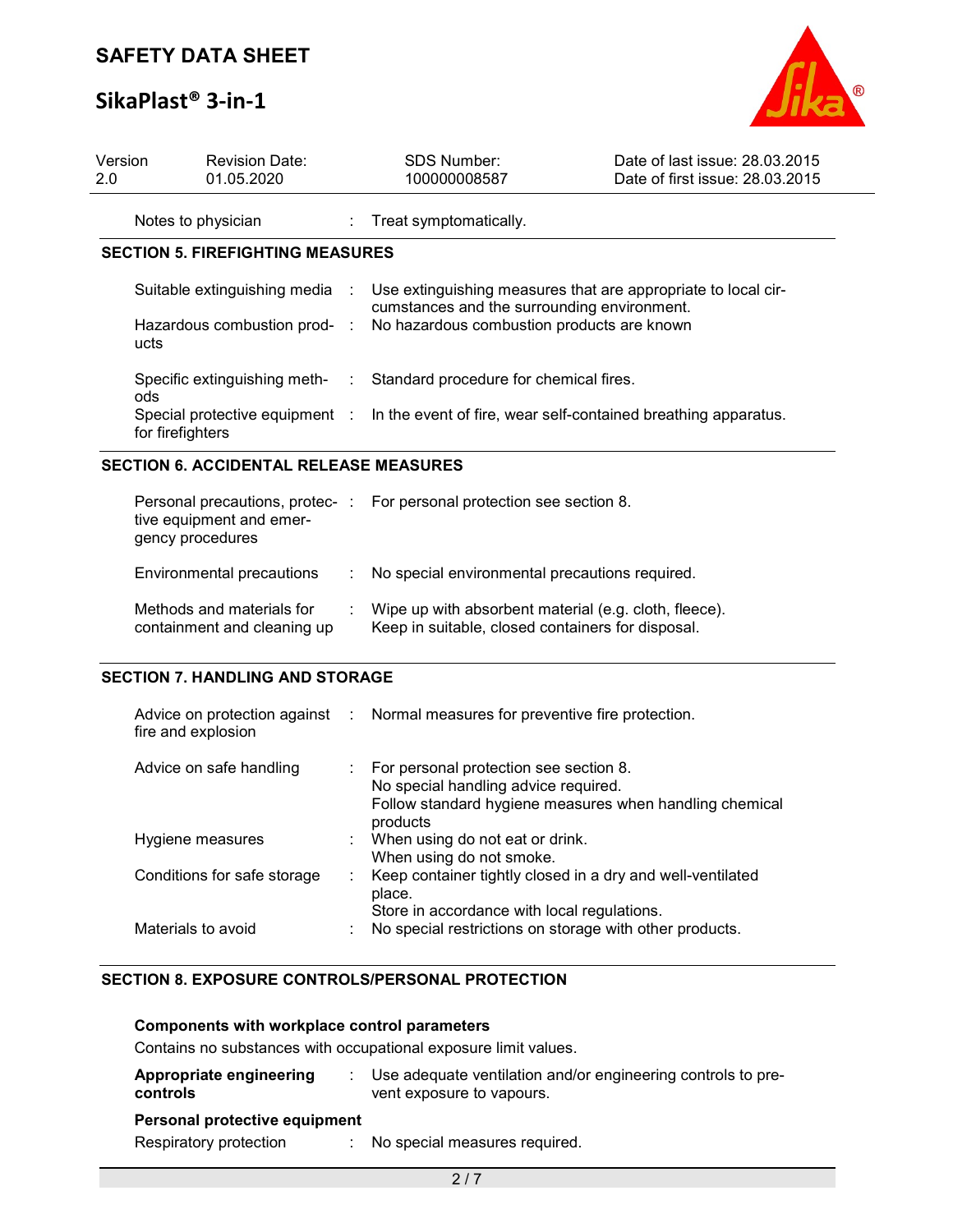

| Version<br>2.0                                                | <b>Revision Date:</b><br>01.05.2020 | <b>SDS Number:</b><br>100000008587                                                                                                                           | Date of last issue: 28.03.2015<br>Date of first issue: 28.03.2015                                                                                                                                                                                                                                                 |
|---------------------------------------------------------------|-------------------------------------|--------------------------------------------------------------------------------------------------------------------------------------------------------------|-------------------------------------------------------------------------------------------------------------------------------------------------------------------------------------------------------------------------------------------------------------------------------------------------------------------|
| Hand protection<br>Eye protection<br>Skin and body protection |                                     | working limits of the selected respirator.<br>essary.<br>Follow AS/NZS 1337.1                                                                                | Respirator selection must be based on known or anticipated<br>exposure levels, the hazards of the product and the safe<br>Chemical-resistant, impervious gloves complying with an<br>approved standard should be worn at all times when handling<br>chemical products if a risk assessment indicates this is nec- |
|                                                               |                                     | Recommended: Butyl rubber/nitrile rubber gloves.<br>Contaminated gloves should be removed.<br>Safety glasses<br>clothing, long trousers)<br>Follow AS 2210:3 | Protective clothing (e.g. safety shoes, long-sleeved working                                                                                                                                                                                                                                                      |

# SECTION 9. PHYSICAL AND CHEMICAL PROPERTIES

| Appearance<br>Colour<br>Odour<br><b>Odour Threshold</b>                 |    | liquid<br>light brown<br>characteristic<br>No data available |
|-------------------------------------------------------------------------|----|--------------------------------------------------------------|
| рH                                                                      | ÷  | ca. 2.5 (20 °C (68 °F))                                      |
| Melting point/range / Freezing :<br>point                               |    | No data available                                            |
| Boiling point/boiling range                                             | ÷. | No data available                                            |
| Flash point                                                             |    | $> 101 °C$ ( $> 214 °F$ )<br>(Method: closed cup)            |
| Evaporation rate                                                        | ÷. | No data available                                            |
| Flammability (solid, gas)                                               |    | No data available                                            |
| Upper explosion limit / Upper : No data available<br>flammability limit |    |                                                              |
| Lower explosion limit / Lower : No data available<br>flammability limit |    |                                                              |
| Vapour pressure                                                         |    | 23 hPa                                                       |
| Relative vapour density                                                 | ÷  | No data available                                            |
| Density                                                                 |    | ca. 1.04 g/cm3 (20 °C (68 °F))                               |
| Solubility(ies)<br>Water solubility                                     | ÷. | soluble                                                      |
| Solubility in other solvents                                            |    | : No data available                                          |
| Partition coefficient: n-                                               | t. | No data available                                            |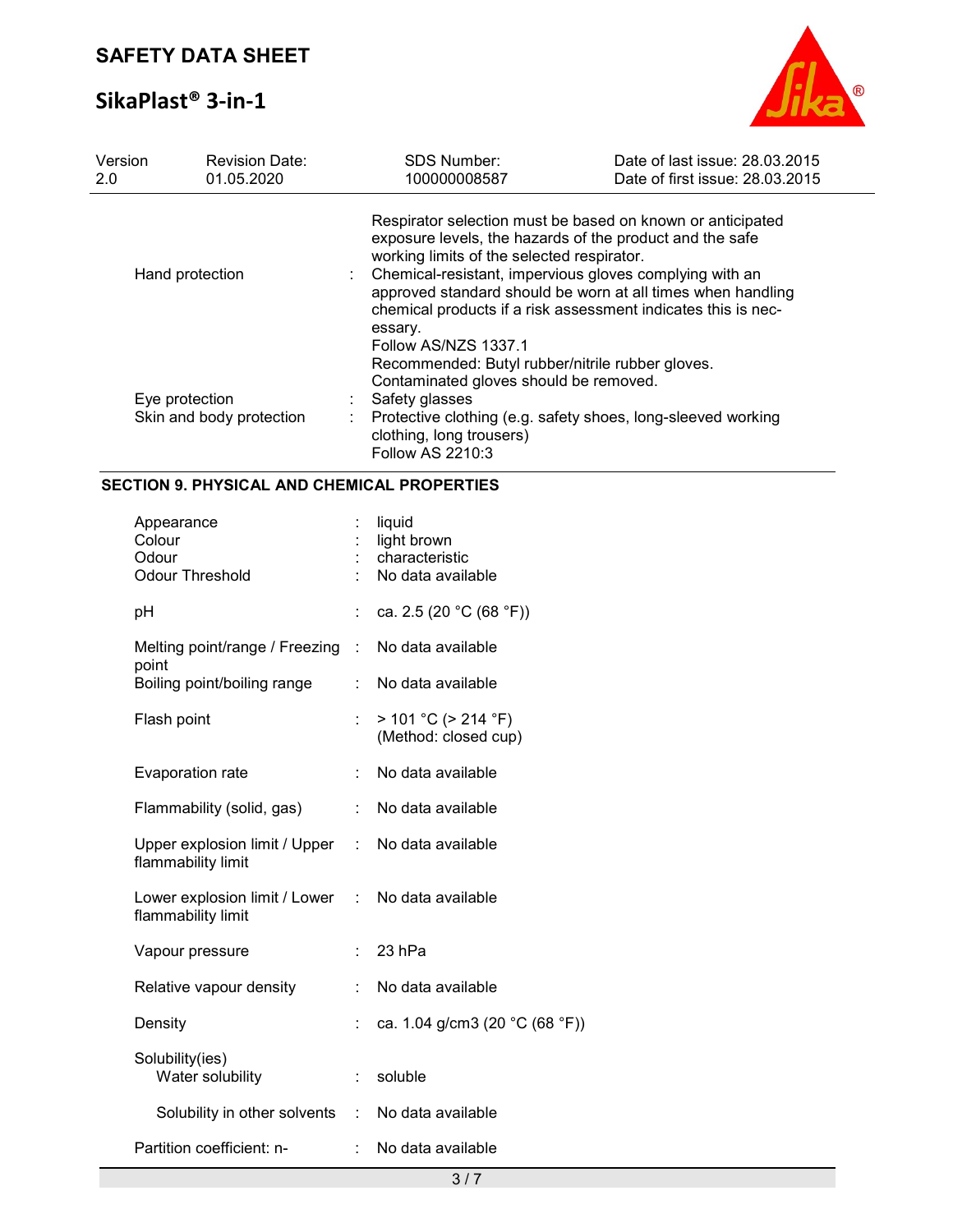

| Version<br>2.0 | <b>Revision Date:</b><br>01.05.2020        | SDS Number:<br>100000008587                                                                                                                                             | Date of last issue: 28.03.2015<br>Date of first issue: 28.03.2015 |
|----------------|--------------------------------------------|-------------------------------------------------------------------------------------------------------------------------------------------------------------------------|-------------------------------------------------------------------|
|                | octanol/water<br>Auto-ignition temperature | No data available                                                                                                                                                       |                                                                   |
|                | Decomposition temperature                  | No data available                                                                                                                                                       |                                                                   |
|                | Viscosity<br>Viscosity, dynamic            | No data available                                                                                                                                                       |                                                                   |
|                | Viscosity, kinematic                       | No data available                                                                                                                                                       |                                                                   |
|                | Explosive properties                       | No data available                                                                                                                                                       |                                                                   |
|                | Oxidizing properties                       | No data available                                                                                                                                                       |                                                                   |
|                | Volatile organic compounds                 | Directive 2010/75/EU of 24 November 2010 on industrial<br>emissions (integrated pollution prevention and control)<br>Volatile organic compounds (VOC) content: < 0.01 % |                                                                   |

# SECTION 10. STABILITY AND REACTIVITY

| Reactivity                                          |  | : No dangerous reaction known under conditions of normal use.          |  |  |  |
|-----------------------------------------------------|--|------------------------------------------------------------------------|--|--|--|
| Chemical stability                                  |  | : The product is chemically stable.                                    |  |  |  |
|                                                     |  | Possibility of hazardous reac- : No hazards to be specially mentioned. |  |  |  |
| tions                                               |  |                                                                        |  |  |  |
| Conditions to avoid                                 |  | : No data available                                                    |  |  |  |
| Incompatible materials                              |  | $\therefore$ see section 7.                                            |  |  |  |
| No decomposition if stored and applied as directed. |  |                                                                        |  |  |  |
|                                                     |  |                                                                        |  |  |  |

# SECTION 11. TOXICOLOGICAL INFORMATION

#### Acute toxicity

Not classified based on available information.

#### Skin corrosion/irritation

Not classified based on available information.

#### Serious eye damage/eye irritation

Not classified based on available information.

### Respiratory or skin sensitisation

### Skin sensitisation

Not classified based on available information.

#### Respiratory sensitisation

Not classified based on available information.

### Chronic toxicity

### Germ cell mutagenicity

Not classified based on available information.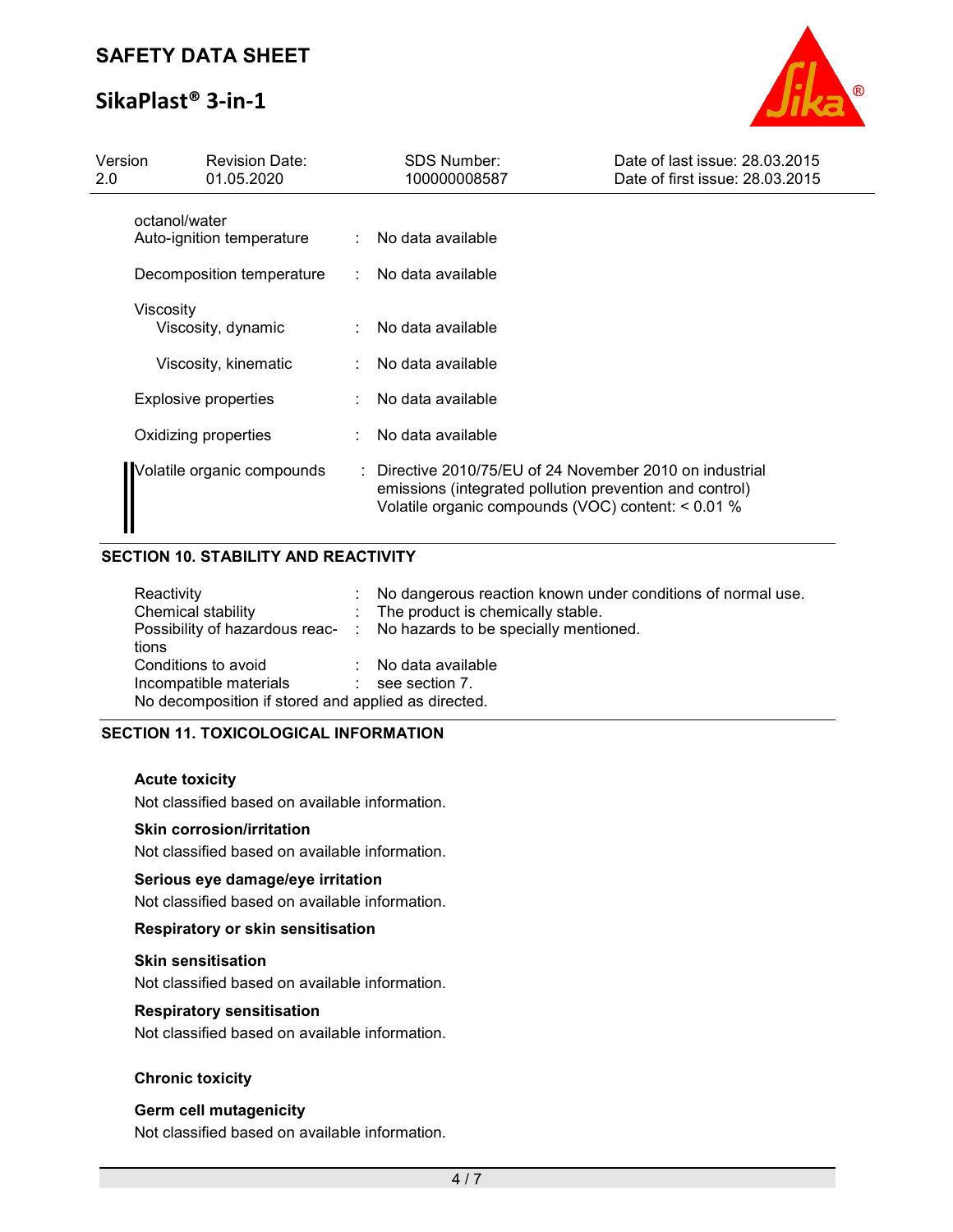# SAFETY DATA SHEET

# SikaPlast® 3-in-1



| Version<br>2.0 | <b>Revision Date:</b><br>01.05.2020                                                             | <b>SDS Number:</b><br>100000008587           | Date of last issue: 28.03.2015<br>Date of first issue: 28.03.2015 |  |  |  |  |  |
|----------------|-------------------------------------------------------------------------------------------------|----------------------------------------------|-------------------------------------------------------------------|--|--|--|--|--|
|                | Carcinogenicity<br>Not classified based on available information.                               |                                              |                                                                   |  |  |  |  |  |
|                | <b>Reproductive toxicity</b><br>Not classified based on available information.                  |                                              |                                                                   |  |  |  |  |  |
|                | <b>STOT - single exposure</b><br>Not classified based on available information.                 |                                              |                                                                   |  |  |  |  |  |
|                | <b>STOT - repeated exposure</b><br>Not classified based on available information.               |                                              |                                                                   |  |  |  |  |  |
|                | <b>Aspiration toxicity</b><br>Not classified based on available information.                    |                                              |                                                                   |  |  |  |  |  |
|                | <b>SECTION 12. ECOLOGICAL INFORMATION</b>                                                       |                                              |                                                                   |  |  |  |  |  |
|                | <b>Ecotoxicity</b><br>No data available                                                         |                                              |                                                                   |  |  |  |  |  |
|                | <b>Persistence and degradability</b><br>No data available                                       |                                              |                                                                   |  |  |  |  |  |
|                | <b>Bioaccumulative potential</b><br>No data available                                           |                                              |                                                                   |  |  |  |  |  |
|                | <b>Mobility in soil</b><br>No data available                                                    |                                              |                                                                   |  |  |  |  |  |
|                | Other adverse effects                                                                           |                                              |                                                                   |  |  |  |  |  |
|                | Product:<br>Additional ecological infor-<br>$\sim$ 100 $\pm$<br>mation                          | There is no data available for this product. |                                                                   |  |  |  |  |  |
|                | <b>SECTION 13. DISPOSAL CONSIDERATIONS</b>                                                      |                                              |                                                                   |  |  |  |  |  |
|                | <b>Disposal methods</b>                                                                         |                                              |                                                                   |  |  |  |  |  |
|                | Contaminated packaging                                                                          | dling site for recycling or disposal.        | Empty containers should be taken to an approved waste han-        |  |  |  |  |  |
|                | If potential for exposure exists refer to Section 8 for specific personal protective equipment. |                                              |                                                                   |  |  |  |  |  |

# SECTION 14. TRANSPORT INFORMATION

# International Regulations

#### UNRTDG

Not regulated as a dangerous good

### IATA-DGR

Not regulated as a dangerous good

# IMDG-Code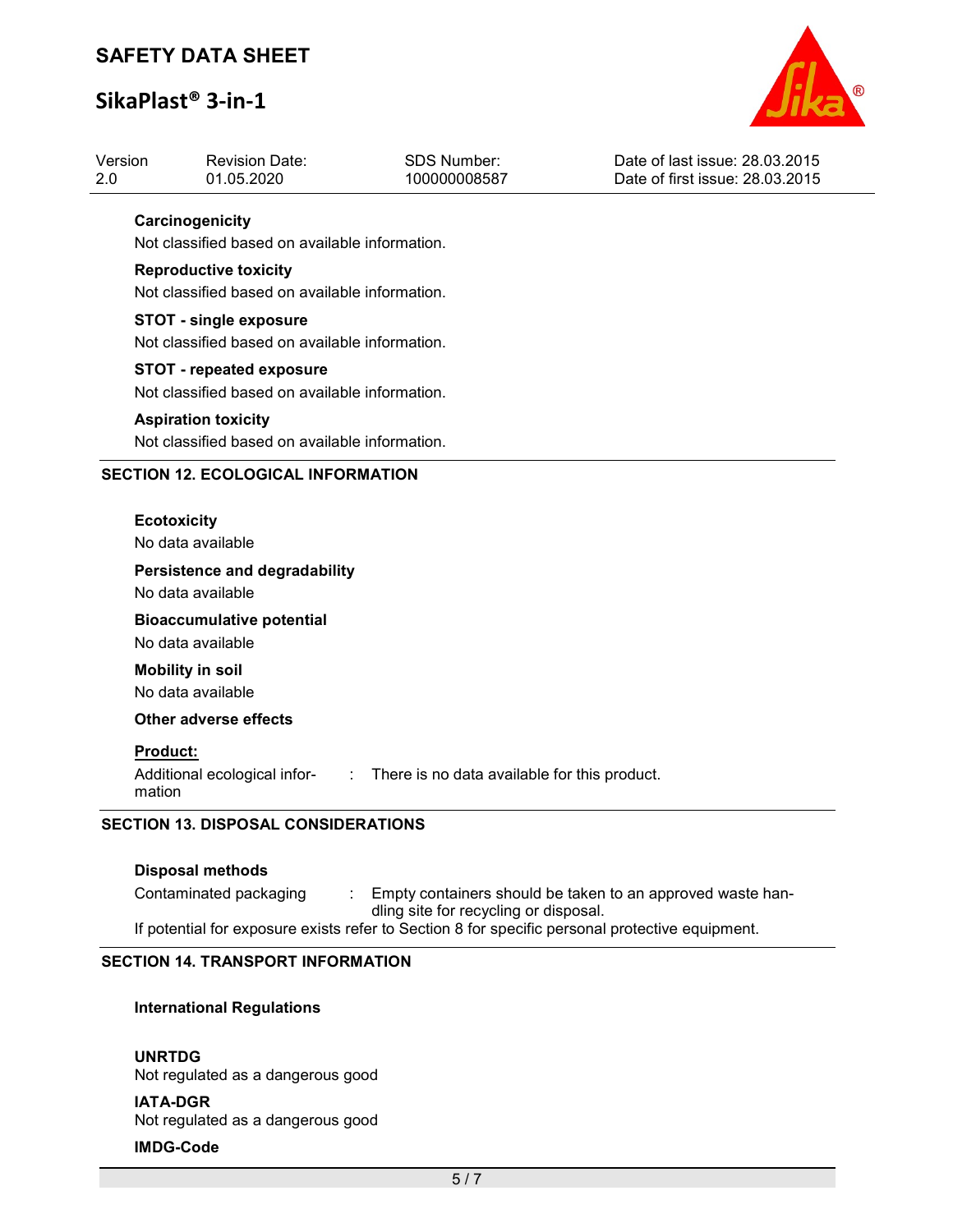# SAFETY DATA SHEET

# SikaPlast® 3-in-1



| Version | <b>Revision Date:</b> | SDS Number:  | Date of last issue: 28.03.2015  |
|---------|-----------------------|--------------|---------------------------------|
| 2.0     | 01.05.2020            | 100000008587 | Date of first issue: 28.03.2015 |
|         |                       |              |                                 |

Not regulated as a dangerous good

# Transport in bulk according to Annex II of MARPOL 73/78 and the IBC Code

Not applicable for product as supplied.

### National Regulations

ADG

Not regulated as a dangerous good

### SECTION 15. REGULATORY INFORMATION

#### Safety, health and environmental regulations/legislation specific for the substance or mixture

| Standard for the Uniform<br>No poison schedule number allocated<br>Scheduling of Medicines and<br><b>Poisons</b> |  |                                                                                                                                                                        |
|------------------------------------------------------------------------------------------------------------------|--|------------------------------------------------------------------------------------------------------------------------------------------------------------------------|
| International Chemical Weapons Convention (CWC)<br>Schedules of Toxic Chemicals and Precursors                   |  | Not applicable                                                                                                                                                         |
| <b>Prohibition/Licensing Requirements</b>                                                                        |  | : There is no applicable prohibition or<br>notification/licensing requirements,<br>including for carcinogens under<br>Commonwealth, State or Territory<br>legislation. |

|      | The components of this product are reported in the following inventories: |
|------|---------------------------------------------------------------------------|
| AICS | $\therefore$ On the inventory, or in compliance with the inventory        |

#### SECTION 16. OTHER INFORMATION

| ADG<br>: Australian Dangerous Goods Code.<br>European Agreement concerning the International Carriage of<br><b>ADR</b><br>Dangerous Goods by Road |
|---------------------------------------------------------------------------------------------------------------------------------------------------|
|                                                                                                                                                   |
|                                                                                                                                                   |
| : Chemical Abstracts Service<br><b>CAS</b>                                                                                                        |
| <b>DNEL</b><br>: Derived no-effect level                                                                                                          |
| <b>EC50</b><br>Half maximal effective concentration                                                                                               |
| <b>GHS</b><br><b>Globally Harmonized System</b>                                                                                                   |
| : International Air Transport Association<br><b>IATA</b>                                                                                          |
| <b>IMDG</b><br>: International Maritime Code for Dangerous Goods                                                                                  |
| Median lethal dosis (the amount of a material, given all at<br>LD50                                                                               |
| once, which causes the death of 50% (one half) of a group of<br>test animals)                                                                     |
| LC50<br>: Median lethal concentration (concentrations of the chemical in                                                                          |
| air that kills 50% of the test animals during the observation                                                                                     |
| period)                                                                                                                                           |